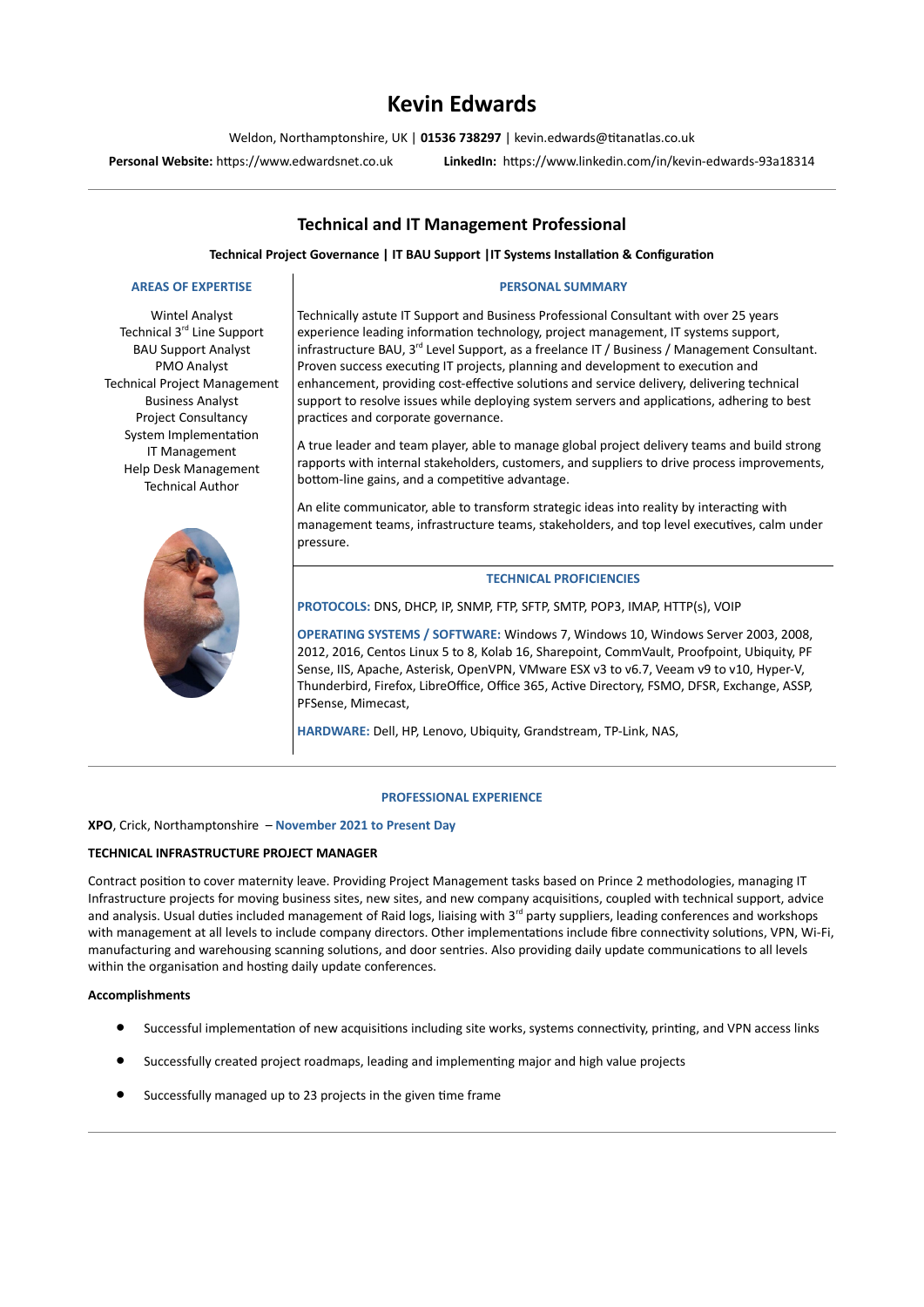# **Page 2 Kevin Edwards** Career Progression (Cont.)

#### **Weetabix**, Burton Latimer, Northamptonshire – **April 2021 to October 2021**

## **SYSTEMS SECURITY ANALYST**

Initially contracted and then further extended to analyse SOX reports and to eradicate identified Active Directory security issues. OS involved Centos Linux and Windows server 2012 to 2019. The bulk of this has involved the identification of all User Accounts and Service Accounts, locating account usage and updating passwords to improve complexity and set new corporate standards using Thycotic Secret Server for PAM management. This has also involved amending application usage and configuration of each account and changing the passwords accordingly ensuring that there were no logon errors after the changes. Deleting unused service accounts providing evidence for accounts no longer in use and thus deleted. Documentation and Change Management has been an integral part of the role along with liaising with third party vendors and upper management.

# **Accomplishments:**

- Successfully devised new corporate active directory security standards
- Successfully amended 500+ service accounts
- Successfully adhered to goal of amending all relevant accounts within given time constraints

#### **DHL Parcels**, Coventry, West Midlands – **September 2020 to March 2021**

#### **SERVER SECURITY PATCHING ENGINEER**

This was a contract role working from home to devise a plan and apply Microsoft security patching to Dev, QA, and Production environment servers in compliance with Qualys reporting. Patches deployed manually, DISM, and Ivanti Security Controls. Other duties involve patch scheduling, change control, and as this is a new activity for DHL it involved careful planning, configuration, implementation, and the creation of associated administrative documentation for the house library. The role also requires the continuous liaison with product owners throughout the business.

# **Accomplishments:**

- Successfully configured Ivanti Security Controls to match business requirements
- Devised and Documented full patching procedures for DEV, QA, DR, and Production Environments
- Created Run-books for unique patching deployments
- Created server groups and schedules for patch deployment

#### **Cognita Schools**, Milton Keynes, Buckinghamshire – **December 2018 to September 2020**

#### **SENIOR BAU SUPPORT ANALYST | PROJECT DELIVERY LEAD CONSULTANT**

Working from home I provided 3<sup>rd</sup> line support & BAU expertise to 40+ UK schools and the head office infrastructure. This involved everything from user management to system fault finding and rectification. Responsibilities extended to maintaining SMPT relay functionality and RTBL and access control using a combination of Proofpoint, PFSense and ASSP under Centos Linux 7. I contributed to project development activities and also conducted systems analysis providing project advice to support the PMO. I assumed accountability for planning, installing and configuring Veeam Backup & Replication v10. Remotely built 40 new ESXi 6.7 servers through HP iLO and OneView configurations. Deployed and maintained 85 VMware ESX 6.7 servers, 150+ virtual serves to include 2003, 2008, 2012 and 2016, software products such as Watchguard, Dropbox, Double First, Office 365, ProofPoint, RHEL7, and bespoke packages. I also engaged with  $3<sup>rd</sup>$  party vendors in compliance with corporate governance.

#### **Accomplishments:**

- Technical Authoring to create 20+ project and technical configuration documentations to ISO27001 standards
- Successfully created project roadmap, led the project and deployment, and implemented 40 new HP Servers
- Performed the repair and re-configuration of many DNS and DHCP servers
- Migrated 150+ virtual servers (V2V). Managed and secured the P2V conversion of 7 physical servers (P2V)
- Successfully upgraded 40 Domain Controllers from Windows 2003 to 2016
- Streamlined BAU strategies and single handedly upgraded 60 utility servers from Windows 2008 to Windows 2012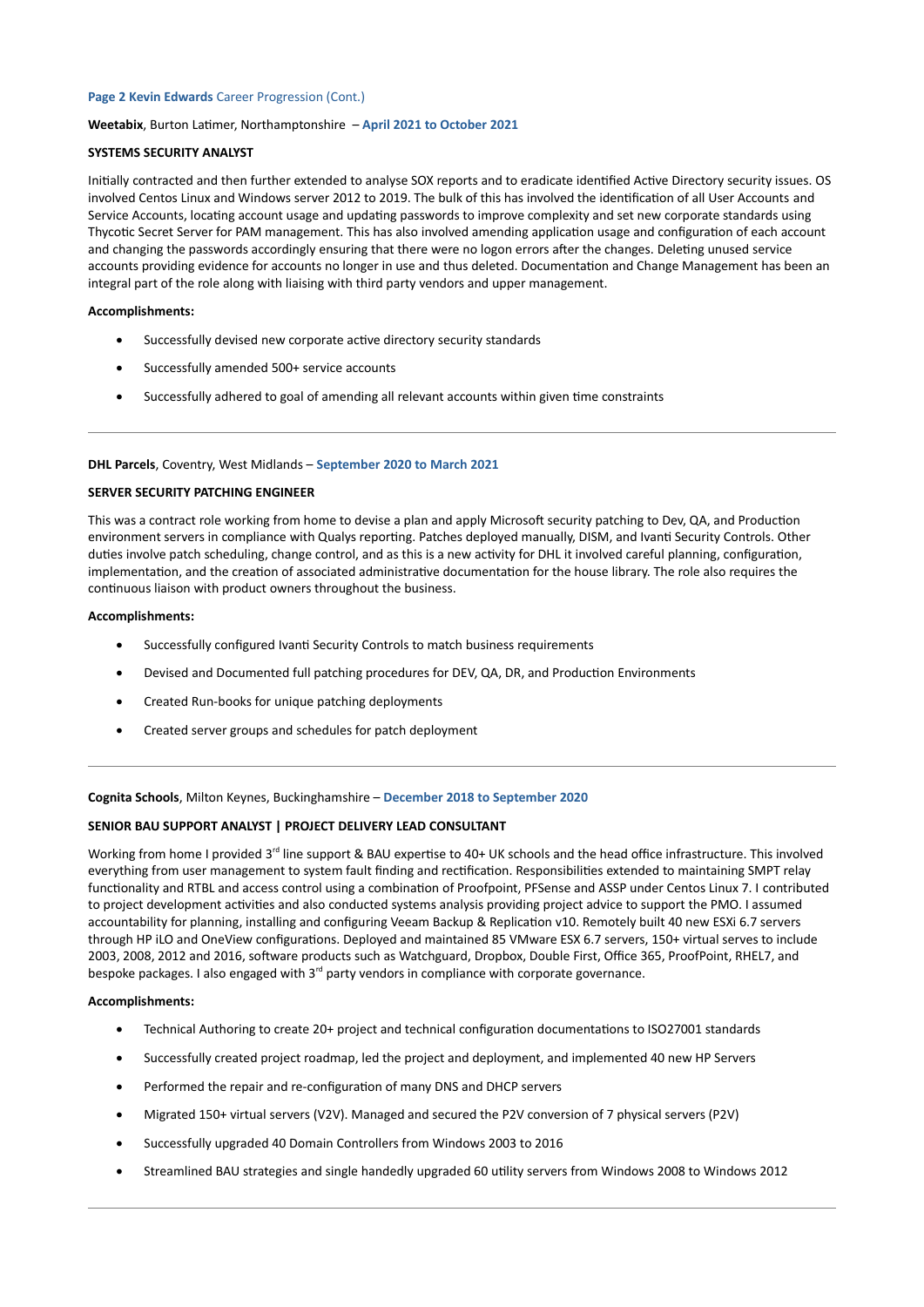# **Page 3 Kevin Edwards** Career Progression (Cont.)

#### **Titan Atlas Limited**, Northampton, Northamptonshire – **December 2018 to March 2019** (additional out of hours contract)

### **MESSAGING SYSTEMS DESIGN & IMPLEMENTATION ANALYST**

Commissioned to build a new and replace existing messaging platform, Microsoft Exchange. Built and developed Kolab Collaboration Server on Centos 7 platform and developed customisations for corporate hosting organisation. This platform was to service 11 external customers using a mixture of Webmail, Thunderbird, Outlook and mobile clients. This involved building the Linux Centos 7 virtual server on VMware 6.1 hypervisor, incorporating virus scanning, SSL / TLS certificates, and automatic company selected mail footers. Configuration of SMTP, LDAP, IMAP to include firewall routing and creating obscure relay port options to increase security. UAT and final switchover was also within my remit. In addition I built a customised ASSP mail proxy/filtering system to filter spam, detect malware, prevent spoofing, implemented DKIM and DMARC functionality, Greylisting, DNSBL checking, and configured associated DNS / SPF / TXT records. Secure external mail relay using Postfix.

#### **Accomplishments:**

- Successful project management and delivery of all associated solutions
- Successful build of complete messaging system solution
- Successful deployment and implementation of messaging system

#### **Bakkavor**, Spalding, Lincolnshire – **February 2018 to December 2018**

#### **TECHNICAL PROJECT DELIVERY ANALYST | BUSINESS ANALYST | PROJECT MANAGER**

I was responsible for generating technical IT projects from an 'idea' following Prince 2 methodology and collaborating with stakeholders and third parties, adopting ITIL best practices and change management processes. Planned and executed projects and identified risks to meet specific success criteria and project goals within agreed constraints and budgets using WorkFront. Identified and exceeded business requirements and determined appropriate solutions to business problems. Assessed and mitigated impact of risk through risk analysis. Controlled budgets to ensure overall operations fell within allocated budget. Managed systems, including software, hardware, servers and workstations. I also provided better centralised management and configuration of operating systems through group policy deployment, and successful configuration / deployment of MS Sharepoint.

#### **Accomplishments:**

- Successful management and delivery of projects using Workfront
- Achieved all project deployments within assigned budgets and time constraints

#### **ABM Catering Limited**, Warwick, Warwickshire – **December 2017 to February 2018**

#### **INTERIM IT MANAGER | BAU SYSTEMS ADMINISTRATOR**

To optimise internal IT operations to include hardware procurement, infrastructure 3<sup>rd</sup> line support, IT Systems Administration, to conform with BAU. Managed and organised a small team of 6 to meet overall IT job protocols. Conducted performance evaluation and performance reviews based on identified KPI's, development discussions, and employee appraisal. Provided staff members with effective training program for performance optimisation. Conveyed technical information by managing technical systems reporting. I assumed the responsibility for Ubiquity Wi-Fi management. Enhanced corporate security levels through OpenVPN implementation.

#### **Accomplishments:**

- Managed and organised staff members to meet overall job protocols, improved and enhanced staff performance levels by evaluating their performance via staff appraisals to achieve targets.
- Redesigned, Streamlined, and deployed active directory group security policies incorporating additional controls to user and computer accounts
- Maintained and reconfigured email systems to enhance security using DKIM and enhanced SSL usage
- Developed strategies for the seamless deployment of system upgrades
- Achieved successful deployment of OpenVPN for secure remote access